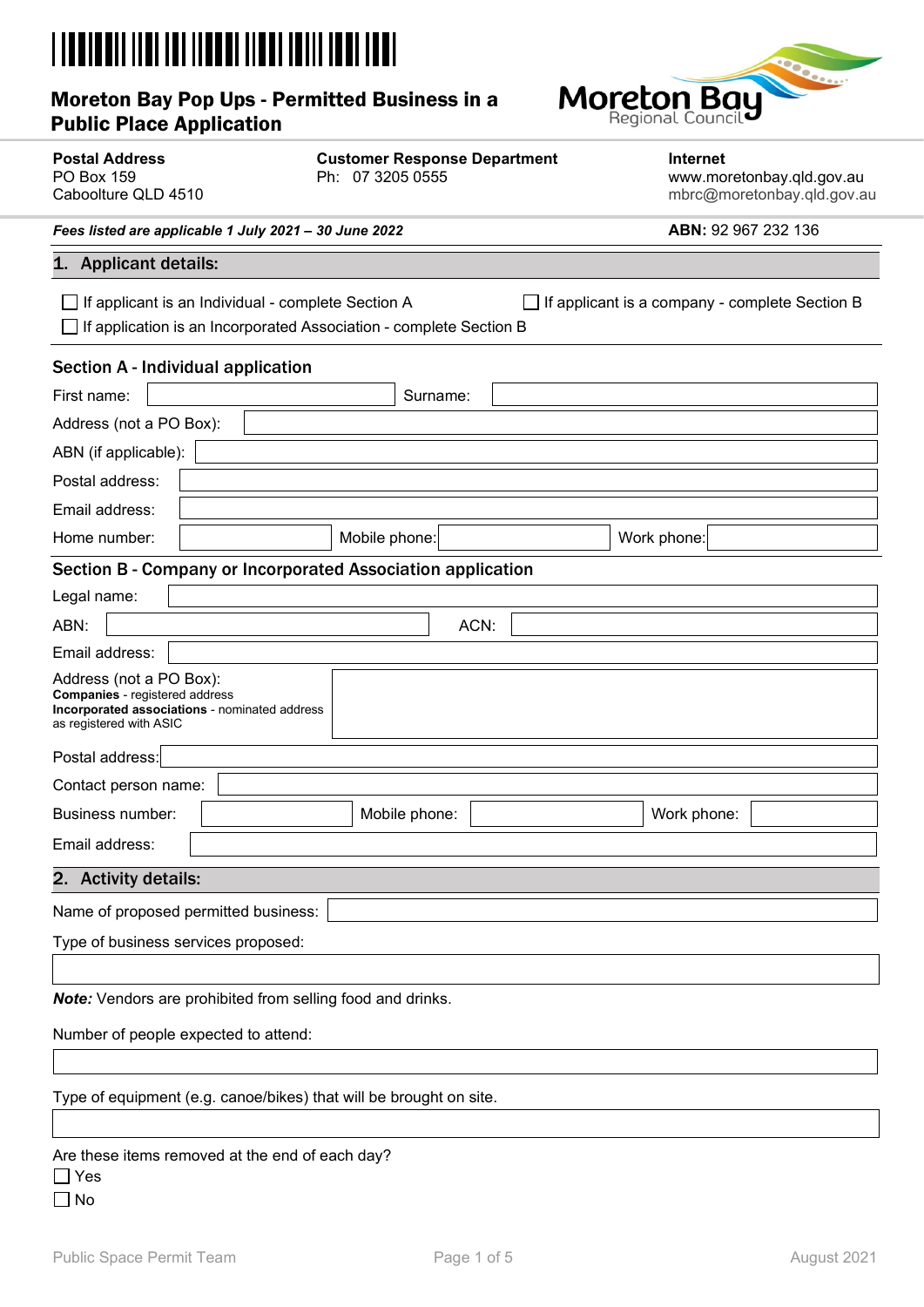What structures do you plan to bring on site? Please include details on your site map.

How is waste managed for your activity?

Is vehicle access required for your activity? If yes, please provide details.

Will PA systems and/or amplified sound be part of your activity? If yes, please provide details.

What toilet arrangements do you have in place for your activity? Please provide details.

#### 3. Conditions for a Prescribed Activity:

#### **Schedule A**

#### **Standard Conditions**

- (a) the approval holder must comply with specified safety requirements; and
- (b) the approval holder must ensure that the activity does not jeopardise the safety of or unduly interfere with the usual use of the road/area by both vehicular and pedestrian traffic; and
- (c) if the approval holder or the holder's employee or agent damages the road, or any public infrastructure within the road or a Moreton Bay Regional Council controlled area, it must –
	- (i) take immediate steps to make the area safe and maintain the area in a safe condition until all necessary repairs are affected; and
	- (ii) report the damage to the Moreton Bay Regional Council; and
	- (iii) pay to Moreton Bay Regional Council the amount it would cost for Moreton Bay Regional Council to have all damage rectified or with Moreton Bay Regional Council approval carry out repairs at its own expense to the satisfaction of Moreton Bay Regional Council; and
- (d) the approval holder must comply with the hours of operation and dates specified in the approval; and
- (e) the event/activity must be conducted at the location specified in the approval.

#### **Schedule B**

#### **Additional Conditions**

- (a) the approval holder may be required to indemnify the State for particular activities relating to the road; and
- (b) the approval holder may be required to provide facilities and amenities for the event/activity as specified in the approval; and
- (c) exhibit specified warning notices and to take other specified precautions for the safety of users of the road or area as stated in the approval; and
- (d) take pollution reduction or control measures as specified by the local government, including that specified limits for emissions are not exceeded; and
- (e) provide appropriate waste receptacles and ensure that all waste generated by the event/activity is collected and disposed of in accordance with the requirements stated in the approval; and
- (f) ensure that any signs displayed in relation to the event/activity are installed in accordance with *Moreton Bay Regional Council Subordinate Local Law No.1 (Administration) 2011 – Schedule 9 Installation of advertising devices*; and
- (g) maintain and clean all public rooms, amenities and facilities associated with the approval for the public place activity or event; and

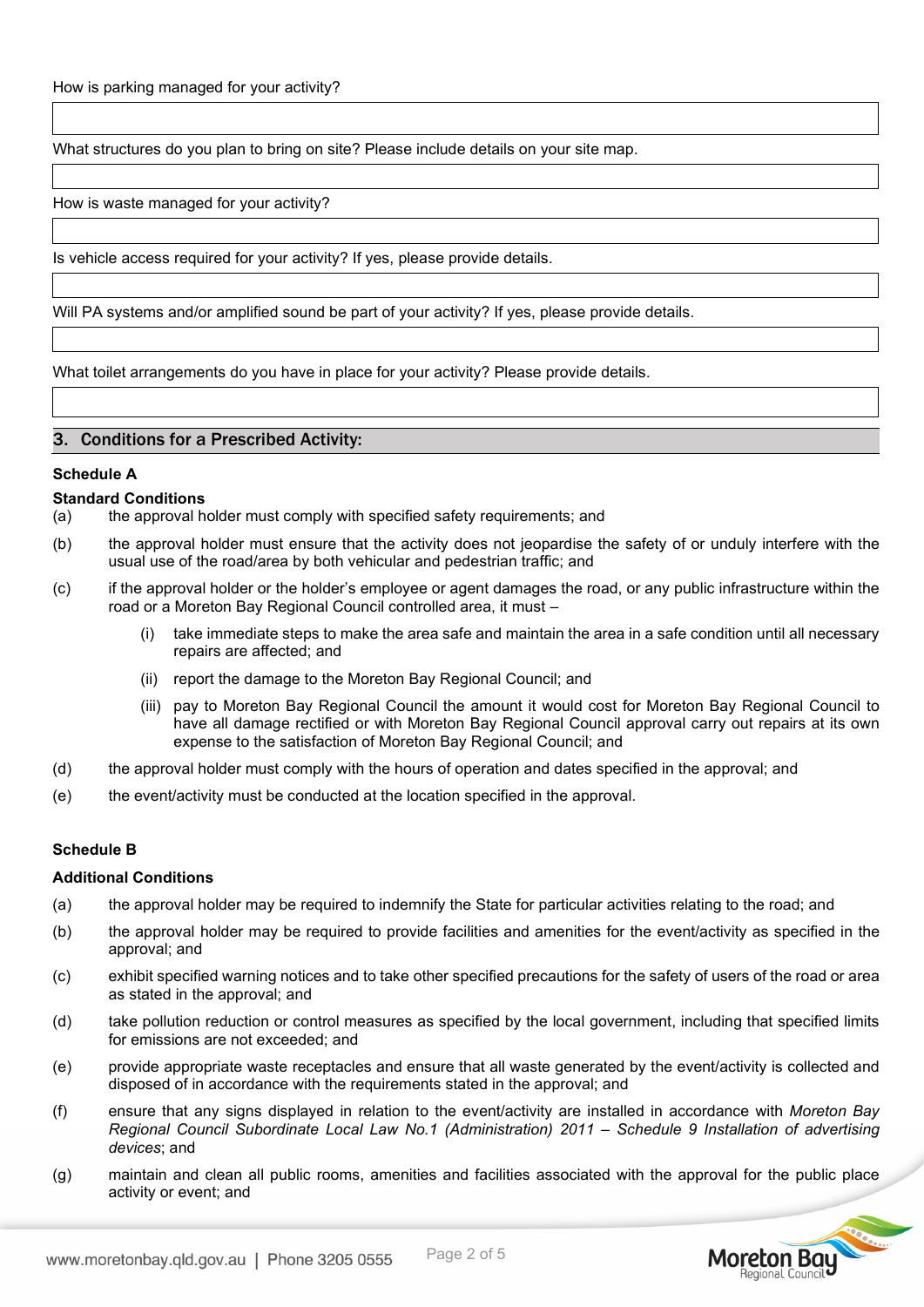(h) in accordance with section 5(1)(c) above, the Moreton Bay Regional Council may allow the approval holder to carry out rectification works at their expense for damage caused to the road or any public infrastructure if this is appropriate in the circumstances.

### **Schedule C**

#### **Specific Conditions - additional conditions may be added after the application has been assessed**

- (a) the approval holder must not undertake the approved activity in a way that contravenes a Public Health Direction given by the Chief Health Officer, under section 362B of the Public Health Act 2005, to assist in containing, or to respond to, the spread of COVID-19 in the community; and
- (b) the approval holder must provide evidence of a current Public Liability Insurance Policy to the value of \$20,000,000; and
- (c) special mowing or additional servicing of the area is not provided. Council maintains its parks and gardens on a routine maintenance schedule; and
- (d) to ensure safety of the general public and to avoid potential damage to the park surfaces, no vehicles may drive or park on grassed areas unless approved as part of this application. All vehicles onsite must be parked lawfully; and
- (e) electricity access is not provided unless approved as part of this application; and
- (f) water access is not provided unless approved as part of this application; and
- (g) a portable PA system may be used; however please take into consideration the volume and the type of music played. The approval holder must ensure that noise complies with the requirements for open-air events prescribed in section 440X of the Environmental Protection Act 1994. This means that you must not use, or permit the use of, the premises for an open-air event on any day -
	- Before 7.00am, if the use causes audible noise; or
	- From 7.00am 10.00pm, if the use causes noise of more than 70 dB(A); or
	- From 10.00pm midnight, if the use causes noise of more than the lesser of the following
		- $\circ$  50 dB(A);
		- $\circ$  10 dB(A) above the background level; and
- (h) any noise associated with the operation of the operator's temporary business site that, in an Authorised Officer's opinion is a nuisance, is not permitted; and
- (i) the insertion of stakes or pegs into the surface is not permitted. All temporary structures must be self-supporting and weighted down; and
- (j) fireworks are not permitted; and
- (k) alcohol is not permitted to be consumed in public parks in accordance with Queensland State Law; and
- (l) pathways and walkways must not be obstructed to ensure the safe passage of the general public during the activity; and
- (m) all goods, equipment, materials and rubbish must be removed from the temporary business site each day at the end of the approved time; and
- (n) the approval holder must keep the temporary business site in a clean and tidy condition and must comply with notices from Council to clean the site within the time specified within the notice; and
- (o) the approval holder must maintain a pedestrian way width of 2.0 metres on the footpath, unless specified otherwise in the conditions of the approval; and
- (p) if activity is established on a footpath, the activity must not be sited in a manner that requires pedestrians using the footpath to move out from under a shop awning over the footway; and
- (q) the activity must not obstruct access to property; and
- (r) the activity must not interfere with the movement or line of sight of vehicular and pedestrian traffic; and
- (s) approved signage for the temporary business site must be contained wholly within the approved area, and the placement of signage must not obstruct pedestrians or other traffic. Signage is limited to one (1) A-frame sign or similar and the area of the sign must not exceed 1.2m2; and

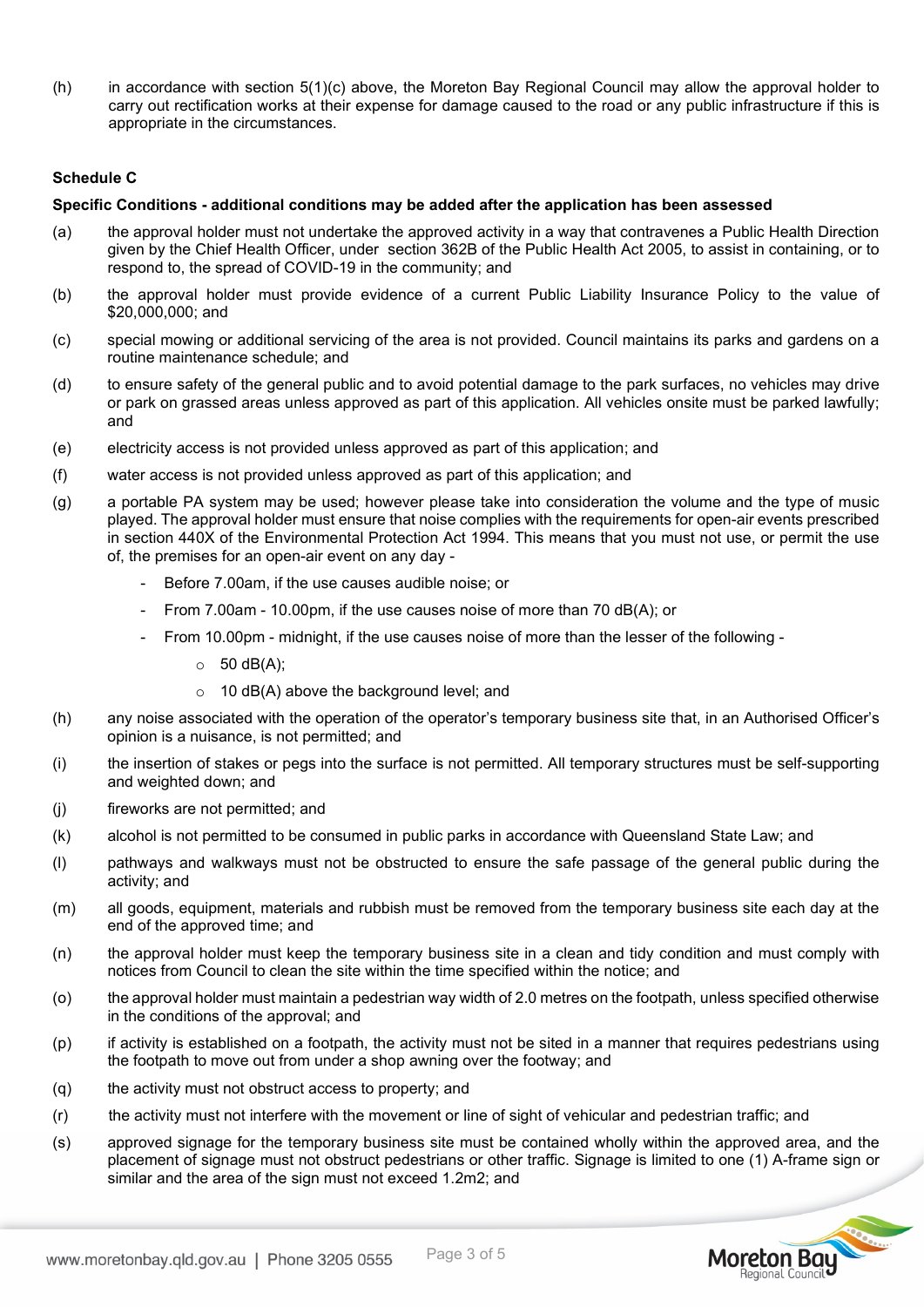- (t) goods stored or transported within Council controlled areas in accordance with the approval must be done so with regard to public safety; and
- (u) Council reserves the right to prevent access to Council controlled areas and roads without notice for any reasonable reason. Compensation is not payable to any permit holder that may suffer loss as a result of such action by Council; and

For conditions identified in the Redcliffe Foreshore Master Plan please refer to: [Redcliffe Foreshore Masterplan &](https://www.moretonbay.qld.gov.au/files/assets/public/services/publications/redcliffe-foreshore-master-plan.pdf)  [Activation Strategy \(moretonbay.qld.gov.au\)](https://www.moretonbay.qld.gov.au/files/assets/public/services/publications/redcliffe-foreshore-master-plan.pdf)

For sites identified in the Redcliffe Foreshore Master Plan please refer to: [moreton-bay-pop-ups-guideline.pdf](https://www.moretonbay.qld.gov.au/files/assets/public/services/licence-regulations/moreton-bay-pop-ups-guideline.pdf)  [\(moretonbay.qld.gov.au\)](https://www.moretonbay.qld.gov.au/files/assets/public/services/licence-regulations/moreton-bay-pop-ups-guideline.pdf)

|  |  |  | 4. Checklist for application: |
|--|--|--|-------------------------------|
|--|--|--|-------------------------------|

- $\Box$ Payment of Non-refundable Application Fee of \$183.00 - this fee will be invoiced (the Moreton Bay Pop Ups program is a pilot trial program as part of the Public Lands Activation Strategy and Redcliffe Foreshore Master Plan)
- Renewal Approval fee of \$61.00. The annual renewal period is 01 October 30 September. A Renewal Notice  $\Box$ will issue annually in September. (Renewal Approval fee to be paid in conjunction with Annual Commercial fee.)
- Evidence of a current Public Liability Insurance Policy to the value of \$20,000,000
- Completed Indemnity section (page 5 of this Application Form)
- Site Plan including dimensions
- Completed Risk Management Plan
- Details of all third-party Operators
- Confirm I have read and understood Schedule A, B and C conditions

#### 5. Declaration of applicant:

I acknowledge the information provided in this application is, to my knowledge true and correct.

Signature: | Date: | Date: | Date: | Date: | Date: | Date: | Date: | Date: | Date: | Date: | Date: | Date: | Date: | Date: | Date: | Date: | Date: | Date: | Date: | Date: | Date: | Date: | Date: | Date: | Date: | Date: | D

#### *Privacy Statement*

*Moreton Bay Regional Council is collecting your personal information for the purpose of assessing your application for the operation of a Public Place*  Activity. Council will use your personal information to update Council's customer information records and may contact you about other functions and *services of Council.*

### 6. Indemnity for Approvals granted under a Moreton Bay Regional Council Local Law:

In consideration of Moreton Bay Regional Council ("Council"), giving approval for:

*(Name of activity to which the approval relates) ("the Activity")* At;

*(Address/area where the activity is to be undertaken)*

# *(Applicant)*

I;

1. Agree to indemnify Council and keep it indemnified against any claim, demand, action, suit or proceeding that may be made or brought against Council, its employees, contractors and elected members for personal injury to or death of any person or loss of or damage to any property caused by, arising out of or as a consequence of the Activity;

2. Acknowledge that Council has not made any claim, statement or inference with regard to the suitability of the facility or land for the Activity and I have satisfied myself in this regard.

| Name of,   | * Applicant: |                   |
|------------|--------------|-------------------|
| Signature: |              | $\Gamma$<br>Dale: |